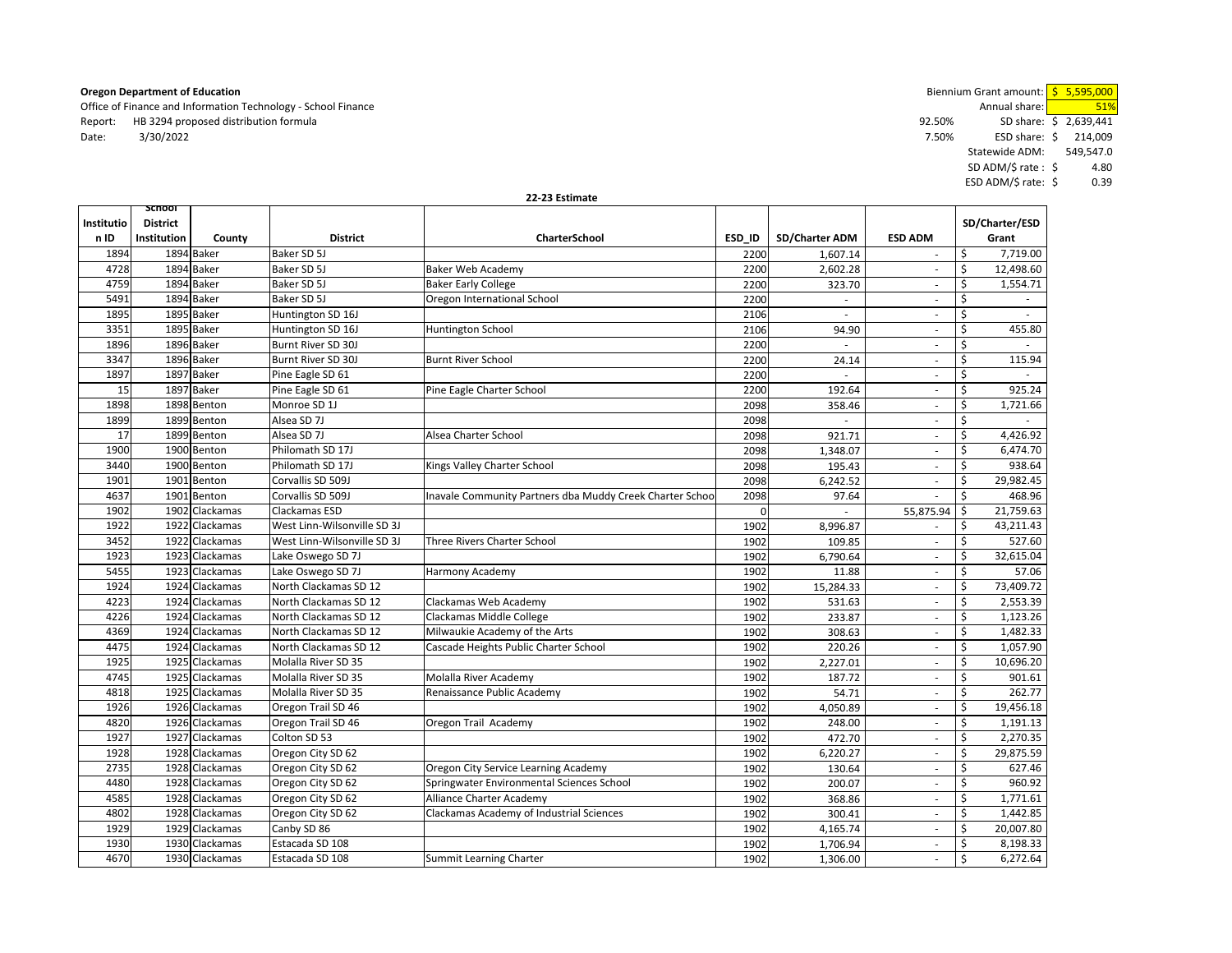| 4760 | 1930 Clackamas | Estacada SD 108                                          | Summit Community College High School  | 1902         | $\overline{\phantom{a}}$ | $\sim$                      | \$<br>$\blacksquare$           |
|------|----------------|----------------------------------------------------------|---------------------------------------|--------------|--------------------------|-----------------------------|--------------------------------|
| 1931 | 1931 Clackamas | Gladstone SD 115                                         |                                       | 1902         | 1,748.02                 | $\Box$                      | \$<br>8,395.64                 |
| 1933 | 1933 Clatsop   | Astoria SD 1                                             |                                       | 2230         | 1,742.57                 | $\overline{\phantom{a}}$    | 8,369.46<br>\$                 |
| 1934 | 1934 Clatsop   | Jewell SD 8                                              |                                       | 2230         | 127.01                   | $\overline{\phantom{a}}$    | 610.02<br>\$                   |
| 1935 | 1935 Clatsop   | Seaside SD 10                                            |                                       | 2230         | 1,442.23                 | $\sim$                      | \$<br>6,926.94                 |
| 5385 | 1935 Clatsop   | Seaside SD 10                                            | The Cannon Beach Academy              | 2230         | 48.58                    | $\sim$                      | \$<br>233.33                   |
| 1936 | 1936 Clatsop   | Warrenton-Hammond SD 30                                  |                                       | 2230         | 974.70                   | $\overline{\phantom{a}}$    | \$<br>4,681.43                 |
| 1944 | 1944 Columbia  | Scappoose SD 1J                                          |                                       | 2230         | 1,897.75                 | ÷,                          | \$<br>9,114.78                 |
| 4221 | 1944 Columbia  | Scappoose SD 1J                                          | South Columbia Family School          | 2230         | 58.78                    | ÷,                          | 282.32<br>\$                   |
| 958  | 1944 Multnomah | Scappoose SD 1J                                          | Sauvie Island School                  | 2230         | 212.97                   | $\Box$                      | \$<br>1,022.88                 |
| 1945 | 1945 Columbia  | Clatskanie SD 6J                                         |                                       | 2230         | 656.57                   | ÷,                          | \$<br>3,153.47                 |
| 1946 | 1946 Columbia  | Rainier SD 13                                            |                                       | 2230         | 852.53                   | $\omega$                    | \$<br>4,094.65                 |
| 4234 | 1946 Columbia  | Rainier SD 13                                            | North Columbia Academy                | 2230         | $\sim$                   | $\mathcal{L}$               | \$                             |
| 1947 | 1947 Columbia  | Vernonia SD 47J                                          |                                       | 2230         | 578.24                   | $\omega$                    | 2,777.25<br>\$                 |
| 1948 | 1948 Columbia  | St Helens SD 502                                         |                                       | 2230         | 2,607.80                 | $\overline{\phantom{a}}$    | \$<br>12,525.11                |
| 4602 | 1948 Columbia  | St Helens SD 502                                         | St Helens Arthur Academy              | 2230         | 177.44                   | ä,                          | 852.23<br>\$                   |
| 1949 | 1949 Coos      | South Coast ESD                                          |                                       | $\mathbf{0}$ | $\overline{\phantom{a}}$ | 12,120.02                   | 4,719.87<br>\$                 |
| 1964 | 1964 Coos      | Coquille SD 8                                            |                                       | 1949         | 1,242.94                 | $\mathcal{L}_{\mathcal{A}}$ | \$<br>5,969.77                 |
| 1965 | 1965 Coos      | Coos Bay SD 9                                            |                                       | 1949         | 2,768.11                 | $\overline{\phantom{a}}$    | 13,295.07<br>\$                |
| 3615 | 1965 Coos      | Coos Bay SD 9                                            | Lighthouse Charter School             | 1949         | 204.63                   | $\sim$                      | \$<br>982.83                   |
| 4079 | 1965 Coos      | Coos Bay SD 9                                            | Resource Link Charter School          | 1949         | 54.59                    | $\sim$                      | \$<br>262.19                   |
| 1966 | 1966 Coos      | North Bend SD 13                                         |                                       | 1949         | 2,182.96                 | $\sim$                      | \$<br>10,484.63                |
| 4690 | 1966 Coos      | North Bend SD 13                                         | Oregon Virtual Academy                | 1949         | 1,855.50                 | $\overline{\phantom{a}}$    | \$<br>8,911.86                 |
| 1967 | 1967 Coos      | Powers SD 31                                             |                                       | 1949         | 123.51                   | ÷,                          | \$<br>593.21                   |
| 1968 | 1968 Coos      | Myrtle Point SD 41                                       |                                       | 1949         | 448.64                   | $\Box$                      | \$<br>2,154.79                 |
| 1969 | 1969 Coos      | Bandon SD 54                                             |                                       | 1949         | 607.98                   | $\sim$                      | \$<br>2,920.09                 |
| 1970 | 1970 Crook     | Crook County SD                                          |                                       | 1975         | 2,949.20                 | $\Box$                      | 14,164.83<br>\$                |
| 223  | 1970 Crook     | Crook County SD                                          | Powell Butte Community Charter School | 1975         | 209.99                   | $\omega$                    | \$<br>1,008.57                 |
| 1972 | 1972 Curry     | Central Curry SD 1                                       |                                       | 1949         | 424.39                   | $\omega$                    | \$<br>2,038.32                 |
| 1973 | 1973 Curry     | Port Orford-Langlois SD 2CJ                              |                                       | 1949         | 217.74                   | $\overline{\phantom{a}}$    | \$<br>1,045.79                 |
| 1974 | 1974 Curry     | Brookings-Harbor SD 17C                                  |                                       | 1949         | 1,398.35                 | $\overline{\phantom{a}}$    | \$<br>6,716.19                 |
| 1975 | 1975 Deschutes | <b>High Desert ESD</b>                                   |                                       | $\mathbf{0}$ | $\overline{\phantom{a}}$ | 28,564.40                   | 11,123.77<br>\$                |
| 1976 | 1976 Deschutes | Bend-LaPine Administrative SD 1                          |                                       | 1975         | 16,914.08                | $\sim$                      | 81,237.32<br>\$                |
| 5309 | 1976 Deschutes | Bend-LaPine Administrative SD 1Bend International School |                                       | 1975         | 217.08                   | ÷.                          | \$<br>1,042.62                 |
| 5384 | 1976 Deschutes | Bend-LaPine Administrative SD 1Desert Sky Montessori     |                                       | 1975         | 166.53                   | $\mathcal{L}_{\mathcal{A}}$ | \$<br>799.83                   |
| 1977 | 1977 Deschutes | Redmond SD 2J                                            |                                       | 1975         | 6,119.64                 | $\sim$                      | \$<br>29,392.27                |
| 4729 | 1977 Deschutes | Redmond SD 2J                                            | Redmond Proficiency Academy           | 1975         | 907.84                   | $\mathbb{Z}^2$              | \$<br>4,360.30                 |
| 1978 | 1978 Deschutes | Sisters SD 6                                             |                                       | 1975         | 1,080.04                 |                             | \$<br>5,187.37                 |
| 1980 | 1980 Douglas   | Douglas ESD                                              |                                       | $\mathbf 0$  |                          | 12,838.37                   | \$<br>4,999.62                 |
| 1990 | 1990 Douglas   | Oakland SD 1                                             |                                       | 1980         | 595.63                   | ÷,                          | 2,860.78<br>\$                 |
| 1991 | 1991 Douglas   | Douglas County SD 4                                      |                                       | 1980         | 5,433.54                 | $\sim$                      | 26,096.97<br>\$                |
| 4391 | 1991 Douglas   | Douglas County SD 4                                      | Phoenix School                        | 1980         | 186.04                   | $\mathcal{L}$               | \$<br>893.54                   |
| 1992 | 1992 Douglas   | Glide SD 12                                              |                                       | 1980         | 674.27                   | $\overline{\phantom{a}}$    | \$<br>3,238.48                 |
| 1993 | 1993 Douglas   | Douglas County SD 15                                     |                                       | 1980         | $\omega$                 | $\mathcal{L}_{\mathcal{A}}$ | \$<br>$\overline{\phantom{a}}$ |
| 3348 | 1993 Douglas   | Douglas County SD 15                                     | Days Creek Charter School             | 1980         | 217.87                   | $\overline{\phantom{a}}$    | \$<br>1,046.42                 |
| 1994 | 1994 Douglas   | South Umpqua SD 19                                       |                                       | 1980         | 1,422.31                 | $\mathcal{L}_{\mathcal{A}}$ | \$<br>6,831.27                 |
| 1995 | 1995 Douglas   | Camas Valley SD 21J                                      |                                       | 1980         | $\overline{\phantom{a}}$ | $\overline{\phantom{a}}$    | \$<br>$\sim$                   |
| 3400 | 1995 Douglas   | Camas Valley SD 21J                                      | <b>Camas Valley School</b>            | 1980         | 224.89                   | ÷.                          | \$<br>1,080.13                 |
| 1996 | 1996 Douglas   | North Douglas SD 22                                      |                                       | 1980         | 329.03                   | $\sim$                      | \$<br>1,580.31                 |
| 1997 | 1997 Douglas   | Yoncalla SD 32                                           |                                       | 1980         | 233.26                   | $\sim$                      | \$<br>1,120.33                 |
| 1998 | 1998 Douglas   | Elkton SD 34                                             |                                       | 1980         | $\blacksquare$           | ä,                          | \$<br>$\blacksquare$           |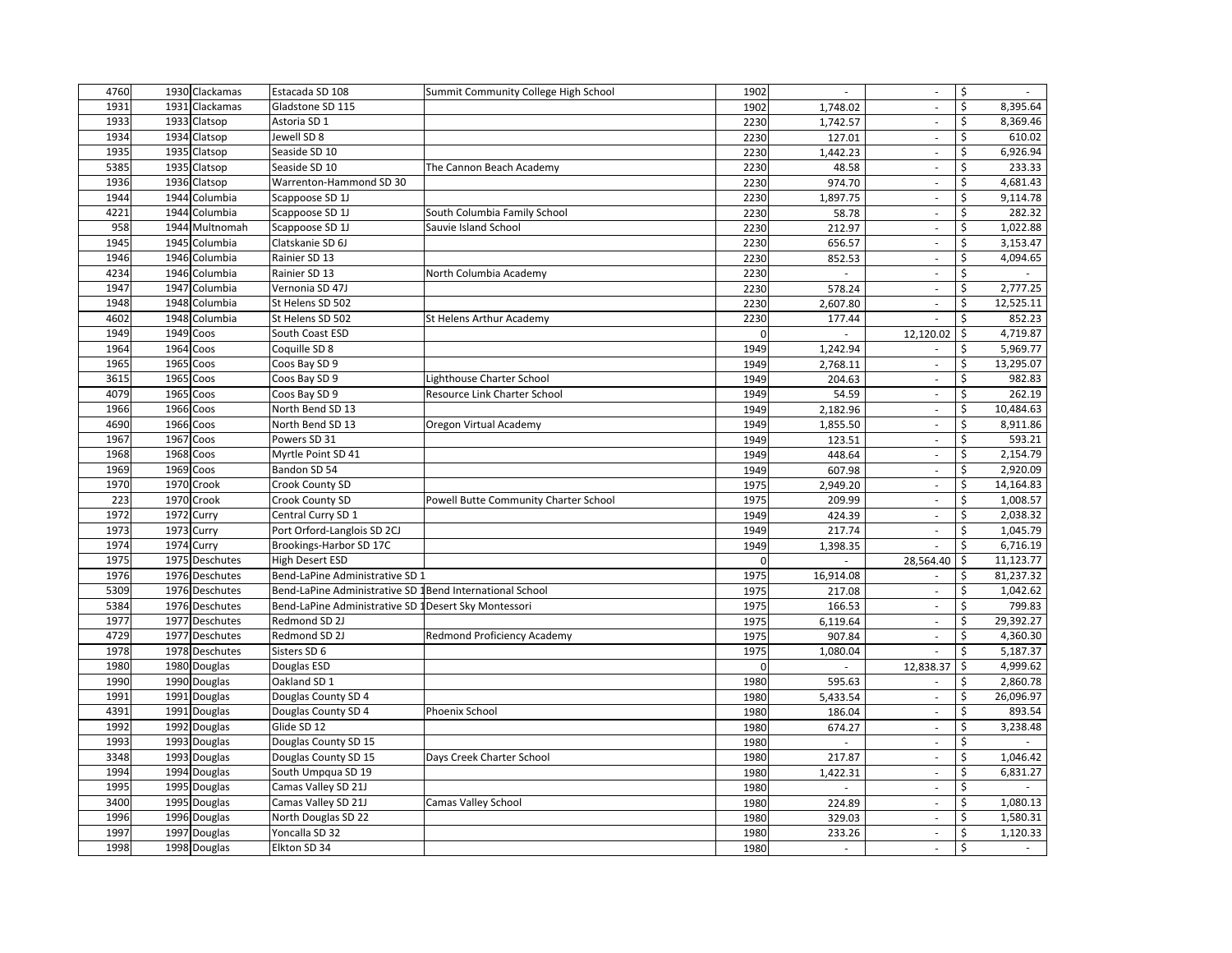| 302  | 1998 Douglas    | Elkton SD 34                                                | <b>Elkton Charter School</b>              | 1980         | 222.04                   | $\sim$                      | \$<br>1,066.44                 |
|------|-----------------|-------------------------------------------------------------|-------------------------------------------|--------------|--------------------------|-----------------------------|--------------------------------|
| 1999 | 1999 Douglas    | Riddle SD 70                                                |                                           | 1980         | 348.73                   | ä,                          | \$<br>1,674.93                 |
| 2000 | 2000 Douglas    | Glendale SD 77                                              |                                           | 1980         | 176.95                   | $\overline{\phantom{a}}$    | 849.88<br>\$                   |
| 307  | 2000 Douglas    | Glendale SD 77                                              | Glendale Community Charter School         | 1980         | 98.03                    | $\sim$                      | 470.83<br>\$                   |
| 2001 | 2001 Douglas    | Reedsport SD 105                                            |                                           | 1949         | $\omega$                 | $\sim$                      | Ś                              |
| 310  | 2001 Douglas    | Reedsport SD 105                                            | Reedsport Community Charter School        | 1949         | 590.68                   | $\overline{\phantom{a}}$    | \$<br>2,837.00                 |
| 2002 | 2002 Douglas    | Winston-Dillard SD 116                                      |                                           | 1980         | 1,351.69                 | $\overline{\phantom{a}}$    | \$<br>6,492.09                 |
| 2003 | 2003 Douglas    | Sutherlin SD 130                                            |                                           | 1980         | 1,324.09                 |                             | \$<br>6,359.53                 |
| 2004 | 2004 Gilliam    | North Central ESD                                           |                                           | $\mathbf{0}$ | $\overline{\phantom{a}}$ | 3,225.23                    | \$<br>1,255.99                 |
| 2005 | 2005 Gilliam    | Arlington SD 3                                              |                                           | 2004         |                          |                             | \$                             |
| 323  | 2005 Gilliam    | Arlington SD 3                                              | <b>Arlington Community Charter School</b> | 2004         | 159.02                   | $\overline{\phantom{a}}$    | 763.76<br>\$                   |
| 2006 | 2006 Gilliam    | Condon SD 25J                                               |                                           | 2004         | 129.40                   | ×.                          | \$<br>621.50                   |
| 2007 | 2007 Grant      | Grant ESD                                                   |                                           | $\mathbf 0$  | $\omega$                 | 1,567.42                    | 610.40<br>\$                   |
| 2008 | 2008 Grant      | John Day SD 3                                               |                                           | 2007         | 504.55                   | $\overline{\phantom{a}}$    | 2,423.32<br>Ś                  |
| 2009 | 2009 Grant      | Prairie City SD 4                                           |                                           | 2007         | 193.53                   | $\overline{\phantom{a}}$    | 929.51<br>\$                   |
| 5622 | 2009 Grant      | Prairie City SD 4                                           | <b>Oregon Connections Academy</b>         | 2007         | 746.22                   | $\omega$                    | 3,584.05<br>\$                 |
| 2010 | 2010 Grant      | Monument SD 8                                               |                                           | 2007         | 43.32                    | $\overline{\phantom{a}}$    | 208.06<br>\$                   |
| 2011 | 2011 Grant      | Dayville SD 16J                                             |                                           | 2007         | 57.76                    | $\overline{\phantom{a}}$    | \$<br>277.42                   |
| 2012 | 2012 Grant      | Long Creek SD 17                                            |                                           | 2007         | 22.04                    | ×.                          | 105.86<br>\$                   |
| 2013 | 2013 Harney     | Harney ESD Region XVII                                      |                                           | $\Omega$     | $\omega$                 | 2,755.55                    | \$<br>1,073.09                 |
| 2014 | 2014 Harney     | Harney County SD 3                                          |                                           | 2013         | 757.24                   | $\overline{\phantom{a}}$    | \$<br>3,636.98                 |
| 2015 | 2015 Harney     | Harney County SD 4                                          |                                           | 2013         | 161.78                   | $\sim$                      | Ś<br>777.02                    |
| 5446 | 2015 Harney     | Harney County SD 4                                          | Oregon Family School                      | 2013         | 735.91                   | ä,                          | \$<br>3,534.53                 |
| 2016 | 2016 Harney     | Pine Creek SD 5                                             |                                           | 2013         | 2.50                     | $\overline{\phantom{a}}$    | \$<br>12.01                    |
| 2017 | 2017 Harney     | Diamond SD 7                                                |                                           | 2013         | 8.12                     | ä,                          | \$<br>39.00                    |
| 2018 | 2018 Harney     | Suntex SD 10                                                |                                           | 2013         | 3.92                     | $\mathcal{L}_{\mathcal{A}}$ | 18.83<br>\$                    |
| 2019 | 2019 Harney     | Drewsey SD 13                                               |                                           | 2013         | 15.00                    | $\mathcal{L}_{\mathcal{A}}$ | 72.04<br>\$                    |
| 2020 | 2020 Harney     | Frenchglen SD 16                                            |                                           | 2013         | 7.19                     | $\Box$                      | 34.53<br>\$                    |
| 2021 | 2021 Harney     | Double O SD 28                                              |                                           | 2013         | 2.00                     | $\mathcal{L}_{\mathcal{A}}$ | \$<br>9.61                     |
| 2022 | 2022 Harney     | South Harney SD 33                                          |                                           | 2013         | 10.00                    | $\sim$                      | \$<br>48.03                    |
| 2023 | 2023 Harney     | Harney County Union High SD 1J                              |                                           | 2013         | 82.44                    | $\mathcal{L}_{\mathcal{A}}$ | 395.95<br>\$                   |
| 4702 | 2023 Harney     | Harney County Union High SD 1J Silvies River Charter School |                                           | 2013         | 969.45                   | $\overline{\phantom{a}}$    | \$<br>4,656.21                 |
| 2024 | 2024 Hood River | Hood River County SD                                        |                                           | 2223         | 3,879.58                 | $\omega$                    | 18,633.39<br>\$                |
| 2025 | 2025 Jackson    | Southern Oregon ESD                                         |                                           | $\mathbf 0$  |                          | 48,758.85                   | 18,988.04<br>\$                |
| 2039 | 2039 Jackson    | Phoenix-Talent SD 4                                         |                                           | 2025         | 2,193.80                 | $\sim$                      | \$<br>10,536.69                |
| 3247 | 2039 Jackson    | Phoenix-Talent SD 4                                         | Armadillo Technical Institute             | 2025         | 65.16                    | $\overline{\phantom{a}}$    | \$<br>312.96                   |
| 2041 | 2041 Jackson    | Ashland SD 5                                                |                                           | 2025         | 2,434.47                 | $\sim$                      | \$<br>11,692.61                |
| 2042 | 2042 Jackson    | Central Point SD 6                                          |                                           | 2025         | 4,700.39                 | ä,                          | \$<br>22,575.69                |
| 2043 | 2043 Jackson    | Eagle Point SD 9                                            |                                           | 2025         | 3,764.56                 | ÷,                          | \$<br>18,080.96                |
| 5251 | 2043 Jackson    | Eagle Point SD 9                                            | Crater Lake Academy                       | 2025         | 329.86                   | $\mathcal{L}_{\mathcal{A}}$ | 1,584.30<br>\$                 |
| 5572 | 2043 Jackson    | Eagle Point SD 9                                            | Kids Unlimited Academy White City         | 2025         | 90.67                    | $\mathcal{L}_{\mathcal{A}}$ | 435.48<br>\$                   |
| 2044 | 2044 Jackson    | Rogue River SD 35                                           |                                           | 2025         | 828.83                   | $\mathcal{L}$               | 3,980.82<br>\$                 |
| 4856 | 2044 Jackson    | Rogue River SD 35                                           | Rivers Edge Academy Charter School        | 2025         | 204.30                   | $\overline{\phantom{a}}$    | \$<br>981.24                   |
| 2045 | 2045 Jackson    | Prospect SD 59                                              |                                           | 2025         | $\omega$                 | $\overline{\phantom{a}}$    | \$<br>$\overline{\phantom{a}}$ |
| 3356 | 2045 Jackson    | Prospect SD 59                                              | Prospect Charter School                   | 2025         | 216.10                   | ä,                          | \$<br>1,037.92                 |
| 2046 | 2046 Jackson    | <b>Butte Falls SD 91</b>                                    |                                           | 2025         | $\blacksquare$           | $\mathcal{L}_{\mathcal{A}}$ | \$<br>$\sim$                   |
| 406  | 2046 Jackson    | Butte Falls SD 91                                           | <b>Butte Falls Charter School</b>         | 2025         | 187.96                   | $\overline{\phantom{a}}$    | \$<br>902.76                   |
| 2047 | 2047 Jackson    | Pinehurst SD 94                                             |                                           | 2025         | 19.00                    | $\omega$                    | \$<br>91.26                    |
| 2048 | 2048 Jackson    | Medford SD 549C                                             |                                           | 2025         | 12,217.31                | $\overline{\phantom{a}}$    | 58,679.01<br>\$                |
| 4593 | 2048 Jackson    | Medford SD 549C                                             | Madrone Trail Public Charter School       | 2025         | 228.89                   | $\overline{\phantom{a}}$    | 1,099.34<br>\$                 |
| 4821 | 2048 Jackson    | Medford SD 549C                                             | Logos Public Charter School               | 2025         | 1,055.90                 | ä,                          | \$<br>5,071.42                 |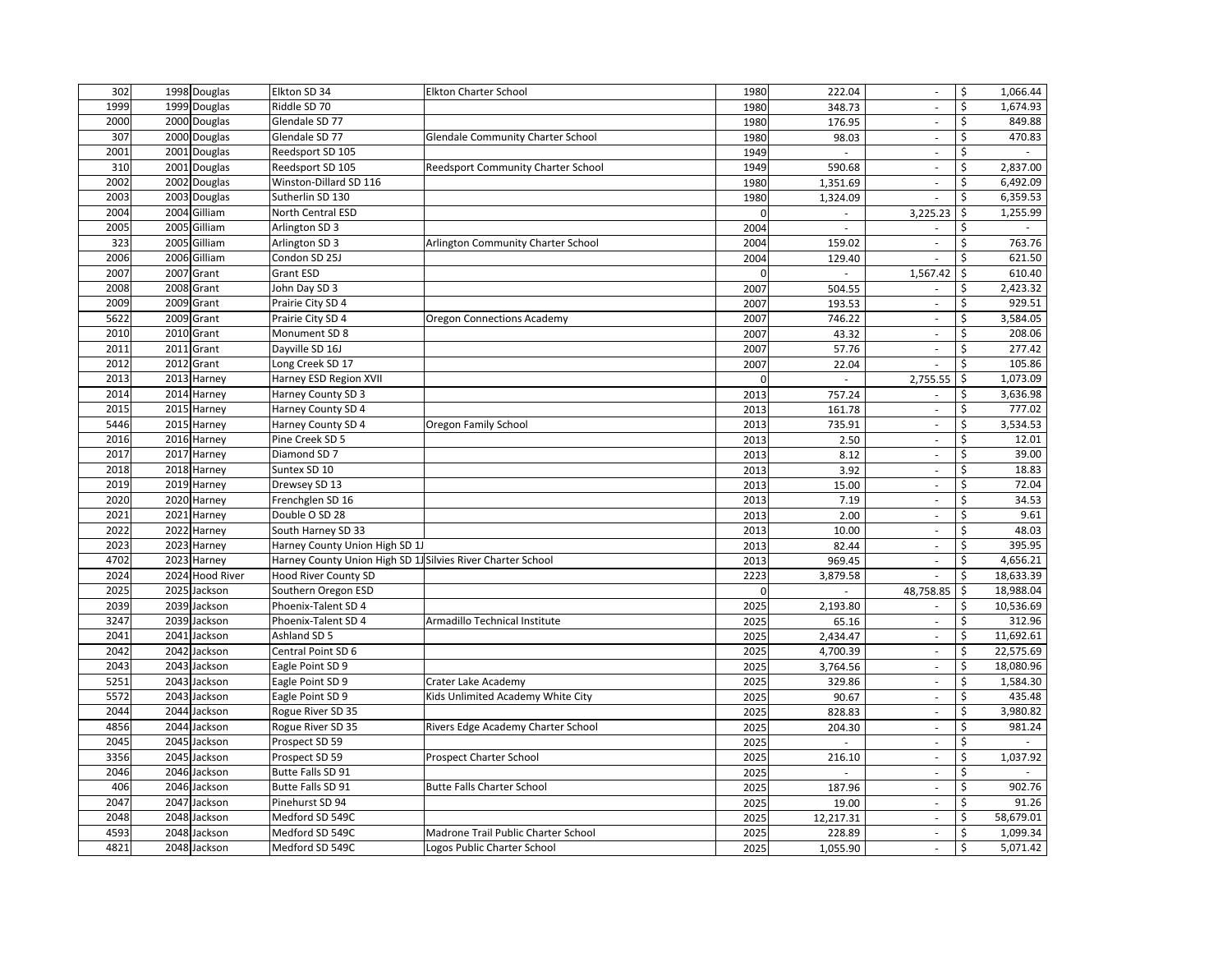| 5205 |           | 2048 Jackson   | Medford SD 549C                                          | Kids Unlimited Academy                                         | 2025         | 475.54                   | $\overline{\phantom{a}}$    | 2,283.99<br>\$                                    |
|------|-----------|----------------|----------------------------------------------------------|----------------------------------------------------------------|--------------|--------------------------|-----------------------------|---------------------------------------------------|
| 5304 |           | 2048 Jackson   | Medford SD 549C                                          | The Valley School of Southern Oregon                           | 2025         | 117.68                   | $\sim$                      | \$<br>565.21                                      |
| 2049 |           | 2049 Jefferson | Jefferson ESD                                            |                                                                | $\Omega$     | $\blacksquare$           | 3,483.87                    | 1,356.72<br>\$                                    |
| 2050 |           | 2050 Jefferson | Culver SD 4                                              |                                                                | 2049         | 677.10                   | $\sim$                      | 3,252.07<br>\$                                    |
| 2051 |           | 2051 Jefferson | Ashwood SD 8                                             |                                                                | 2049         | 10.96                    | $\mathcal{L}_{\mathcal{A}}$ | Ś<br>52.64                                        |
| 2052 |           | 2052 Jefferson | <b>Black Butte SD 41</b>                                 |                                                                | 2049         | 20.71                    | $\sim$                      | \$<br>99.47                                       |
| 2053 |           | 2053 Jefferson | Jefferson County SD 509J                                 |                                                                | 2049         | 2,775.10                 | $\sim$                      | \$<br>13,328.64                                   |
| 2054 |           | 2054 Josephine | Grants Pass SD 7                                         |                                                                | 2025         | 5,572.31                 | ÷,                          | \$<br>26,763.47                                   |
| 2055 |           | 2055 Josephine | Three Rivers/Josephine County SD                         |                                                                | 2025         | 4,001.33                 | ÷,                          | 19,218.15<br>\$                                   |
| 4823 |           | 2055 Josephine | Three Rivers/Josephine County SSunny Wolf Charter School |                                                                | 2025         | 102.54                   | ä,                          | \$<br>492.49                                      |
| 5063 |           | 2055 Josephine | Three Rivers/Josephine County 9 Woodland Charter School  |                                                                | 2025         | 165.81                   | $\overline{\phantom{a}}$    | 796.38<br>\$                                      |
| 5505 |           | 2055 Josephine |                                                          | Three Rivers/Josephine County SSouthern Oregon Success Academy | 2025         | 170.72                   | $\Box$                      | 819.96<br>\$                                      |
| 2056 |           | 2056 Klamath   | Klamath Falls City Schools                               |                                                                | 2025         | 2,499.07                 | $\mathcal{L}_{\mathcal{A}}$ | \$<br>12,002.88                                   |
| 4545 |           | 2056 Klamath   | Klamath Falls City Schools                               | EagleRidge High School                                         | 2025         | 162.23                   | $\Box$                      | \$<br>779.18                                      |
| 2057 |           | 2057 Klamath   | Klamath County SD                                        |                                                                | 2025         | 6,954.42                 | $\overline{\phantom{a}}$    | \$<br>33,401.66                                   |
| 4581 |           | 2057 Klamath   | Klamath County SD                                        | Sage Community School                                          | 2025         | $\blacksquare$           | ä,                          | \$<br>$\overline{\phantom{a}}$                    |
| 2058 |           | 2058 Lake      | Lake ESD                                                 |                                                                | $\mathbf{0}$ | $\overline{\phantom{a}}$ | 1,210.26                    | 471.31<br>\$                                      |
| 2059 |           | 2059 Lake      | Lake County SD 7                                         |                                                                | 2058         | 734.41                   | $\mathcal{L}_{\mathcal{A}}$ | \$<br>3,527.33                                    |
| 2060 | 2060 Lake |                | Paisley SD 11                                            |                                                                | 2058         | $\sim$                   | $\sim$                      | $\ddot{\varsigma}$<br>$\mathcal{L}_{\mathcal{A}}$ |
| 3360 | 2060 Lake |                | Paisley SD 11                                            | Paisley School                                                 | 2058         | 208.34                   | $\mathcal{L}_{\mathcal{A}}$ | Ś<br>1,000.64                                     |
| 2061 | 2061 Lake |                | North Lake SD 14                                         |                                                                | 2058         | 244.56                   | $\overline{\phantom{a}}$    | \$<br>1,174.61                                    |
| 2062 | 2062 Lake |                | Plush SD 18                                              |                                                                | 2058         | 9.95                     | $\overline{\phantom{a}}$    | \$<br>47.79                                       |
| 2063 | 2063 Lake |                | Adel SD 21                                               |                                                                | 2058         | 13.00                    |                             | \$<br>62.44                                       |
| 2064 |           | 2064 Lane      | Lane ESD                                                 |                                                                | $\mathbf 0$  | ÷,                       | 43,657.38                   | 17,001.39<br>\$                                   |
| 2081 |           | 2081 Lane      | Pleasant Hill SD 1                                       |                                                                | 2064         | 931.62                   |                             | \$<br>4,474.52                                    |
| 2082 |           | 2082 Lane      | Eugene SD 4J                                             |                                                                | 2064         | 15,559.80                | $\sim$                      | \$<br>74,732.79                                   |
| 507  | 2082      | Lane           | Eugene SD 4J                                             | Coburg Community Charter School                                | 2064         | 219.78                   | $\Box$                      | 1,055.59<br>Ś.                                    |
| 1861 |           | 2082 Lane      | Eugene SD 4J                                             | Twin Rivers Charter School                                     | 2064         | 43.82                    | $\omega$                    | 210.46<br>\$                                      |
| 3229 |           | 2082 Lane      | Eugene SD 4J                                             | Village School                                                 | 2064         | 223.86                   | $\omega$                    | \$<br>1,075.19                                    |
| 3233 | 2082      | Lane           | Eugene SD 4J                                             | Ridgeline Montessori                                           | 2064         | 232.36                   | $\overline{\phantom{a}}$    | \$<br>1,116.01                                    |
| 4041 | 2082      | Lane           | Eugene SD 4J                                             | <b>Network Charter School</b>                                  | 2064         | 96.50                    | $\omega$                    | 463.48<br>\$                                      |
| 2083 |           | 2083 Lane      | Springfield SD 19                                        |                                                                | 2064         | 9,523.92                 | ÷,                          | \$<br>45,742.82                                   |
| 4058 |           | 2083 Lane      | Springfield SD 19                                        | Willamette Leadership Academy                                  | 2064         | 207.45                   | $\overline{\phantom{a}}$    | \$<br>996.37                                      |
| 2084 |           | 2084 Lane      | Fern Ridge SD 28J                                        |                                                                | 2064         | 1,315.48                 | $\sim$                      | \$<br>6,318.17                                    |
| 4045 |           | 2084 Lane      | Fern Ridge SD 28J                                        | West Lane Charter School                                       | 2064         | 51.23                    | $\sim$                      | \$<br>246.05                                      |
| 2085 | 2085      | Lane           | Mapleton SD 32                                           |                                                                | 2064         | 134.19                   | $\sim$                      | \$<br>644.51                                      |
| 2086 |           | 2086 Lane      | Creswell SD 40                                           |                                                                | 2064         | 1,127.06                 | $\sim$                      | Ś<br>5,413.20                                     |
| 2087 |           | 2087 Lane      | South Lane SD 45J3                                       |                                                                | 2064         | 2,384.96                 | ä,                          | \$<br>11,454.82                                   |
| 4395 |           | 2087 Lane      | South Lane SD 45J3                                       | Childs Way Charter School                                      | 2064         | 62.31                    | ÷,                          | 299.27<br>\$                                      |
| 4555 | 2087      | Lane           | South Lane SD 45J3                                       | Academy for Character Education                                | 2064         | 329.97                   | $\omega$                    | \$<br>1,584.83                                    |
| 2088 | 2088 Lane |                | Bethel SD 52                                             |                                                                | 2064         | 5,248.26                 | $\mathcal{L}_{\mathcal{A}}$ | \$<br>25,207.08                                   |
| 2089 | 2089      | Lane           | Crow-Applegate-Lorane SD 66                              |                                                                | 2064         | 251.25                   | $\mathcal{L}$               | \$<br>1,206.74                                    |
| 2090 |           | 2090 Lane      | McKenzie SD 68                                           |                                                                | 2064         | $\blacksquare$           | $\overline{\phantom{a}}$    | \$<br>$\overline{\phantom{a}}$                    |
| 594  | 2090      | Lane           | McKenzie SD 68                                           | McKenzie River Community School                                | 2064         | 169.56                   | $\mathcal{L}_{\mathcal{A}}$ | \$<br>814.39                                      |
| 2091 |           | 2091 Lane      | Junction City SD 69                                      |                                                                | 2064         | 1,614.22                 | ÷,                          | \$<br>7,753.00                                    |
| 2092 |           | 2092 Lane      | Lowell SD 71                                             |                                                                | 2064         | 389.79                   | $\mathcal{L}_{\mathcal{A}}$ | \$<br>1,872.14                                    |
| 5252 |           | 2092 Lane      | Lowell SD 71                                             | Mountain View Academy                                          | 2064         | 141.71                   | $\overline{\phantom{a}}$    | \$<br>680.62                                      |
| 5349 |           | 2092 Lane      | Lowell SD 71                                             | <b>Bridge Charter Academy</b>                                  | 2064         | 621.48                   | $\omega$                    | \$<br>2,984.93                                    |
| 2093 |           | 2093 Lane      | Oakridge SD 76                                           |                                                                | 2064         | 501.26                   | $\sim$                      | \$<br>2,407.52                                    |
| 2094 |           | 2094 Lane      | Marcola SD 79J                                           |                                                                | 2064         | 267.10                   | $\sim$                      | 1,282.87<br>\$                                    |
| 5444 |           | 2094 Lane      | Marcola SD 79J                                           | <b>TEACH-NW</b>                                                | 2064         | 510.11                   | $\mathcal{L}$               | \$<br>2,450.03                                    |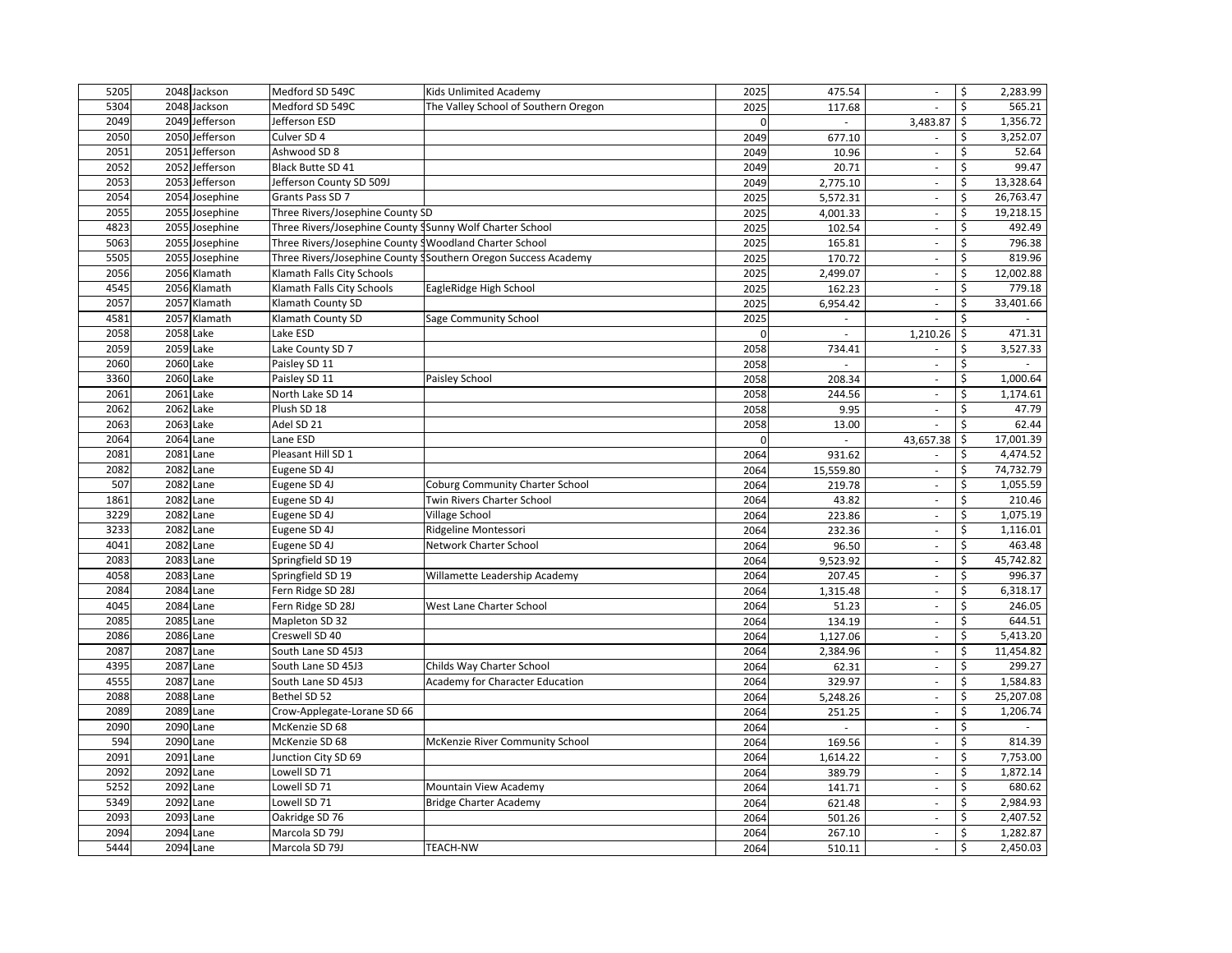| 2095 | 2095 Lane |                 | Blachly SD 90               |                                                  | 2064           | $\sim$       | $\sim$                      | \$<br>$\sim$     |
|------|-----------|-----------------|-----------------------------|--------------------------------------------------|----------------|--------------|-----------------------------|------------------|
| 3401 | 2095 Lane |                 | Blachly SD 90               | Triangle Lake Charter School                     | 2064           | 302.49       | $\overline{\phantom{a}}$    | \$<br>1,452.84   |
| 2096 | 2096 Lane |                 | Siuslaw SD 97J              |                                                  | 2064           | 1.195.84     | $\mathcal{L}_{\mathcal{A}}$ | 5,743.55<br>\$   |
| 2097 |           | 2097 Lincoln    | Lincoln County SD           |                                                  | 2098           | 4,716.45     | $\overline{\phantom{a}}$    | \$<br>22,652.83  |
| 3240 |           | 2097 Lincoln    | Lincoln County SD           | Lincoln City Career Technical High School        | 2098           | 36.05        | $\omega$                    | \$<br>173.15     |
| 3361 |           | 2097 Lincoln    | Lincoln County SD           | <b>Eddyville Charter School</b>                  | 2098           | 218.90       | ×.                          | \$<br>1,051.36   |
| 4038 |           | 2097 Lincoln    | Lincoln County SD           | Siletz Valley Schools                            | 2098           | 205.21       | $\sim$                      | 985.61<br>\$     |
| 2098 | 2098 Linn |                 | Linn Benton Lincoln ESD     |                                                  | O              |              | 36,069.06                   | \$<br>14,046.29  |
| 2099 | 2099 Linn |                 | Harrisburg SD 7J            |                                                  | 2098           | 738.01       | $\sim$                      | \$<br>3,544.62   |
| 2100 | 2100 Linn |                 | Greater Albany Public SD 8J |                                                  | 2098           | 9,029.20     | $\sim$                      | \$<br>43,366.71  |
| 2101 | 2101 Linn |                 | Lebanon Community SD 9      |                                                  | 2098           | 3,718.46     | $\overline{\phantom{a}}$    | 17,859.54<br>\$  |
| 3505 | 2101 Linn |                 | Lebanon Community SD 9      | Sand Ridge Charter School                        | 2098           | 319.35       | ä,                          | \$<br>1,533.82   |
| 2102 | 2102 Linn |                 | Sweet Home SD 55            |                                                  | 2098           | 2,063.09     | $\overline{\phantom{a}}$    | 9,908.90<br>\$   |
| 4484 | 2102 Linn |                 | Sweet Home SD 55            | Sweet Home Charter School                        | 2098           | 130.54       | $\mathcal{L}_{\mathcal{A}}$ | 626.98<br>\$     |
| 2103 | 2103 Linn |                 | Scio SD 95                  |                                                  | 2098           | 638.27       | $\mathcal{L}$               | \$<br>3,065.57   |
| 2994 | 2103 Linn |                 | Scio SD 95                  | Lourdes School                                   | 2098           | 36.67        | $\mathcal{L}_{\mathcal{A}}$ | Ś<br>176.12      |
| 5457 | 2103 Linn |                 | Scio SD 95                  | Willamette Connections Academy                   | 2098           | 1,256.70     | $\overline{\phantom{a}}$    | \$<br>6,035.85   |
| 5061 |           | 2103 Washington | Scio SD 95                  | Oregon Virtual Education                         | 2098           | $\omega$     | $\overline{\phantom{a}}$    | \$<br>$\sim$     |
| 2104 | 2104 Linn |                 | Santiam Canyon SD 129J      |                                                  | 2098           | 522.11       | $\overline{\phantom{a}}$    | \$<br>2,507.66   |
| 4399 |           | 2104 Marion     | Santiam Canyon SD 129J      | Oregon Charter Academy                           | 2098           | 2,728.51     | ä,                          | \$<br>13,104.87  |
| 2105 | 2105 Linn |                 | Central Linn SD 552         |                                                  | 2098           | 547.71       | $\sim$                      | \$<br>2,630.62   |
| 2106 |           | 2106 Malheur    | Malheur ESD Region 14       |                                                  | $\mathbf 0$    | ä,           | 5,419.90                    | 2,110.66<br>\$   |
| 2107 |           | 2107 Malheur    | Jordan Valley SD 3          |                                                  | 2106           | 59.24        | ×.                          | \$<br>284.53     |
| 2108 |           | 2108 Malheur    | Ontario SD 8C               |                                                  | 2106           | 2,276.67     | $\sim$                      | \$<br>10,934.71  |
| 4040 |           | 2108 Malheur    | Ontario SD 8C               | Four Rivers Community School                     | 2106           | 334.27       | $\sim$                      | \$<br>1,605.48   |
| 2109 |           | 2109 Malheur    | Juntura SD 12               |                                                  | 2106           | 4.00         | ä,                          | \$<br>19.21      |
| 2110 |           | 2110 Malheur    | Nyssa SD 26                 |                                                  | 2106           | 1,184.73     | ÷,                          | 5,690.19<br>\$   |
| 2111 |           | 2111 Malheur    | Annex SD 29                 |                                                  | 2106           | 21.00        | $\sim$                      | 100.86<br>\$     |
| 705  |           | 2111 Malheur    | Annex SD 29                 | Annex Charter School                             | 2106           | 80.49        | $\mathcal{L}_{\mathcal{A}}$ | 386.59<br>\$     |
| 2112 |           | 2112 Malheur    | Malheur County SD 51        |                                                  | 2106           | 2.00         | $\mathcal{L}$               | \$<br>9.61       |
| 2113 |           | 2113 Malheur    | Adrian SD 61                |                                                  | 2106           | 262.07       | $\omega$                    | \$<br>1,258.71   |
| 2114 |           | 2114 Malheur    | Harper SD 66                |                                                  | 2106           | $\omega$     | $\overline{\phantom{a}}$    | \$<br>$\sim$     |
| 3362 |           | 2114 Malheur    | Harper SD 66                | Harper Charter School                            | 2106           | 218.37       | $\omega$                    | \$<br>1,048.82   |
| 2115 |           | 2115 Malheur    | Arock SD 81                 |                                                  | 2106           | 15.15        | $\sim$                      | \$<br>72.76      |
| 2116 |           | 2116 Malheur    | Vale SD 84                  |                                                  | 2106           | 867.01       | ä,                          | 4,164.20<br>\$   |
| 2117 |           | 2117 Marion     | Willamette ESD              |                                                  | $\overline{0}$ | $\mathbf{r}$ | 79,241.48                   | \$<br>30,858.82  |
| 2137 |           | 2137 Marion     | Gervais SD 1                |                                                  | 2117           | 859.99       | $\mathcal{L}_{\mathcal{A}}$ | \$<br>4,130.48   |
| 5392 |           | 2137 Marion     | Gervais SD 1                | Frontier Charter Academy                         | 2117           | 469.62       | $\overline{\phantom{a}}$    | 2,255.56<br>\$   |
| 2138 |           | 2138 Marion     | Silver Falls SD 4J          |                                                  | 2117           | 3,289.75     | $\overline{\phantom{a}}$    | \$<br>15,800.47  |
| 784  |           | 2138 Marion     | Silver Falls SD 4J          | <b>Bethany Charter School</b>                    | 2117           | 122.27       | $\overline{\phantom{a}}$    | \$<br>587.26     |
| 4746 |           | 2138 Marion     | Silver Falls SD 4J          | The Community Roots School                       | 2117           | 102.49       | $\overline{\phantom{a}}$    | 492.25<br>Ś      |
| 2139 |           | 2139 Marion     | Cascade SD 5                |                                                  | 2117           | 2,553.47     | $\overline{\phantom{a}}$    | \$<br>12,264.16  |
| 2140 |           | 2140 Marion     | Jefferson SD 14J            |                                                  | 2117           | 789.09       | $\mathcal{L}$               | \$<br>3,789.95   |
| 2141 |           | 2141 Marion     | North Marion SD 15          |                                                  | 2117           | 1,679.18     | $\sim$                      | \$<br>8,065.00   |
| 2142 |           | 2142 Marion     | Salem-Keizer SD 24J         |                                                  | 2117           | 38,673.71    | $\mathcal{L}_{\mathcal{A}}$ | \$<br>185,747.52 |
| 1358 |           | 2142 Marion     | Salem-Keizer SD 24J         | <b>Howard Street Charter</b>                     | 2117           | 185.12       | $\sim$                      | Ś<br>889.12      |
| 3528 |           | 2142 Marion     | Salem-Keizer SD 24J         | Optimum Learning Environment Charter School      | 2117           | 128.00       | $\overline{\phantom{a}}$    | \$<br>614.78     |
| 4210 |           | 2142 Marion     | Salem-Keizer SD 24J         | Jane Goodall Environmental Middle Charter School | 2117           | 94.91        | $\overline{\phantom{a}}$    | \$<br>455.85     |
| 4390 |           | 2142 Marion     | Salem-Keizer SD 24J         | Valley Inquiry Charter School                    | 2117           | 204.72       | $\sim$                      | \$<br>983.26     |
| 4850 |           | 2142 Marion     | Salem-Keizer SD 24J         | Eagle Charter School                             | 2117           | 130.00       | $\mathcal{L}_{\mathcal{A}}$ | 624.38<br>\$     |
| 2143 |           | 2143 Marion     | North Santiam SD 29J        |                                                  | 2117           | 2,023.07     | $\overline{\phantom{a}}$    | \$<br>9,716.68   |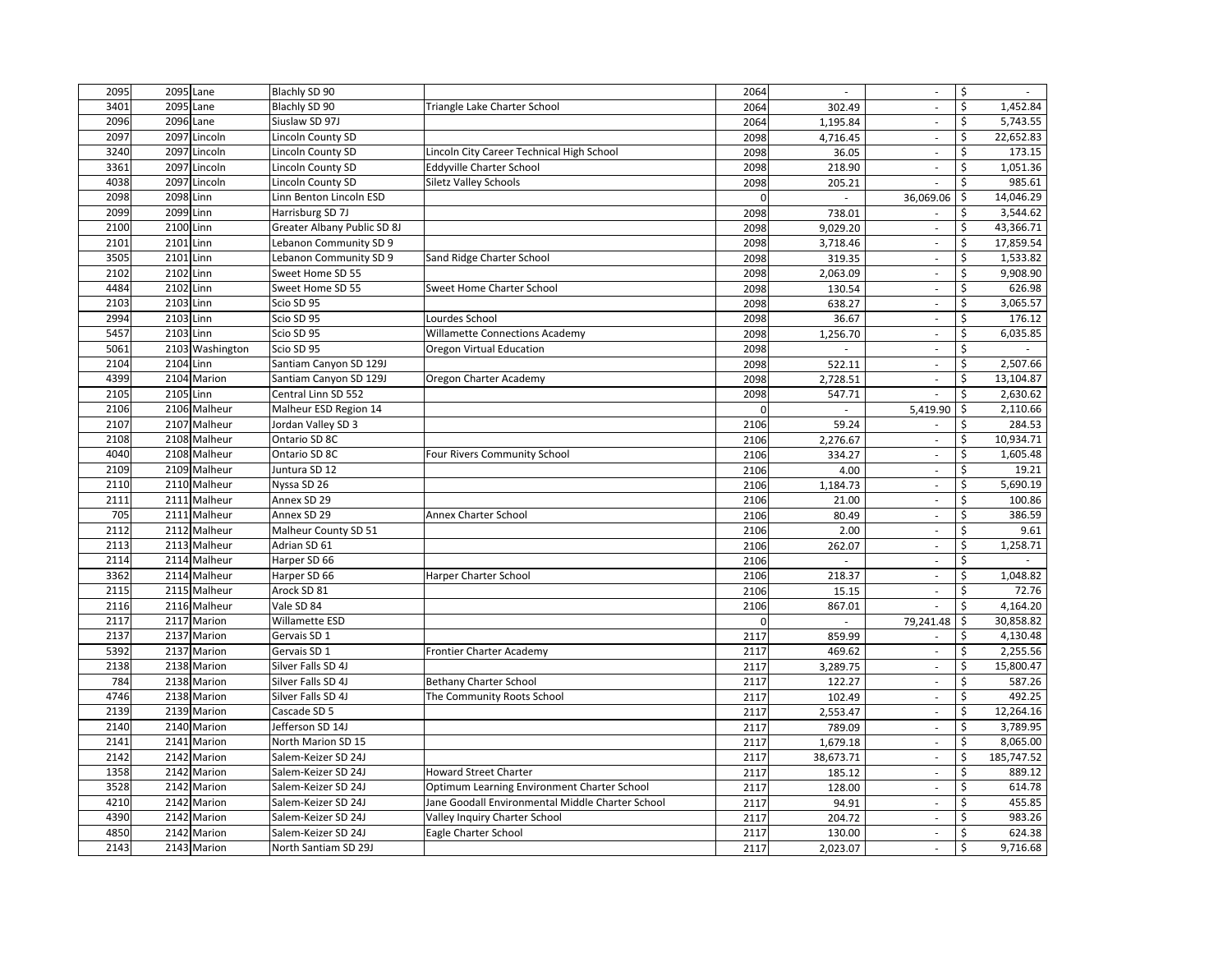| 2144 | 2144 Marion    | St Paul SD 45                 |                                                 | 2117     | 252.41    | $\sim$                      | \$<br>1,212.31      |
|------|----------------|-------------------------------|-------------------------------------------------|----------|-----------|-----------------------------|---------------------|
| 2145 | 2145 Marion    | Mt Angel SD 91                |                                                 | 2117     | 626.83    | $\mathcal{L}_{\mathcal{A}}$ | \$<br>3,010.63      |
| 2146 | 2146 Marion    | Woodburn SD 103               |                                                 | 2117     | 5.061.51  | $\omega$                    | 24,310.13<br>\$     |
| 4230 | 2146 Marion    | Woodburn SD 103               | Woodburn Arthur Academy                         | 2117     | 153.40    | $\overline{\phantom{a}}$    | 736.77<br>\$        |
| 2147 | 2147 Morrow    | Morrow SD 1                   |                                                 | 2200     | 2,263.18  | $\omega$                    | \$<br>10,869.92     |
| 2148 | 2148 Multnomah | Multnomah ESD                 |                                                 | 2148     |           | 85,391.29                   | 33,253.72<br>\$     |
| 2180 | 2180 Multnomah | Portland SD 1J                |                                                 | 2148     | 43,588.16 | $\mathcal{L}_{\mathcal{A}}$ | Ś<br>209,351.33     |
| 3451 | 2180 Multnomah | Portland SD 1J                | Opal School of the Portland Children's Museum   | 2148     |           | $\overline{\phantom{a}}$    | \$                  |
| 3991 | 2180 Multnomah | Portland SD 1J                | <b>Emerson School</b>                           | 2148     | 126.43    | $\mathcal{L}_{\mathcal{A}}$ | Ś<br>607.24         |
| 4400 | 2180 Multnomah | Portland SD 1J                | Portland Arthur Academy Charter School          | 2148     | 157.04    | $\sim$                      | \$<br>754.25        |
| 4534 | 2180 Multnomah | Portland SD 1J                | <b>Portland Village School</b>                  | 2148     | 418.87    | ä,                          | \$<br>2,011.81      |
| 4604 | 2180 Multnomah | Portland SD 1J                | The Cottonwood School of Civics and Science     | 2148     | 188.60    | $\omega$                    | \$<br>905.83        |
| 4720 | 2180 Multnomah | Portland SD 1J                | The Ivy School                                  | 2148     | 276.88    | $\mathcal{L}_{\mathcal{A}}$ | 1,329.84<br>\$      |
| 5060 | 2180 Multnomah | Portland SD 1J                | Le Monde French Immersion Public Charter School | 2148     | 379.02    | $\omega$                    | \$<br>1,820.41      |
| 5218 | 2180 Multnomah | Portland SD 1J                | <b>Kairos PDX</b>                               | 2148     | 219.30    | $\mathcal{L}_{\mathcal{A}}$ | \$<br>1,053.28      |
| 2181 | 2181 Multnomah | Parkrose SD 3                 |                                                 | 2148     | 2,763.99  | $\overline{\phantom{a}}$    | \$<br>13,275.28     |
| 2182 | 2182 Multnomah | Reynolds SD 7                 |                                                 | 2148     | 8,890.15  | $\overline{\phantom{a}}$    | 42,698.86<br>\$     |
| 3490 | 2182 Multnomah | Reynolds SD 7                 | Multnomah Learning Academy                      | 2148     | 540.48    | $\omega$                    | 2,595.89<br>\$      |
| 4216 | 2182 Multnomah | Reynolds SD 7                 | Reynolds Arthur Academy                         | 2148     | 154.17    | $\sim$                      | 740.47<br>\$        |
| 4822 | 2182 Multnomah | Reynolds SD 7                 | Rockwood Preparatory Academy                    | 2148     | 318.95    | $\omega$                    | \$<br>1,531.90      |
| 2183 | 2183 Multnomah | Gresham-Barlow SD 10J         |                                                 | 2148     | 10,142.00 | $\sim$                      | \$<br>48,711.42     |
| 3553 | 2183 Multnomah | Gresham-Barlow SD 10J         | Center for Advanced Learning                    | 2148     | 0.02      | $\sim$                      | \$<br>0.10          |
| 4601 | 2183 Multnomah | Gresham-Barlow SD 10J         | <b>Gresham Arthur Academy</b>                   | 2148     | 162.11    | ä,                          | 778.60<br>\$        |
| 4667 | 2183 Multnomah | Gresham-Barlow SD 10J         | Lewis and Clark Montessori Charter School       | 2148     | 332.85    | $\Box$                      | \$<br>1,598.66      |
| 4740 | 2183 Multnomah | Gresham-Barlow SD 10J         | Metro East Web Academy                          | 2148     | 773.10    | $\sim$                      | 3,713.15<br>\$      |
| 2185 | 2185 Multnomah | Centennial SD 28J             |                                                 | 2148     | 5,550.06  | $\omega$                    | \$<br>26,656.61     |
| 2186 | 2186 Multnomah | Corbett SD 39                 |                                                 | 2148     | 2.00      | $\mathcal{L}_{\mathcal{A}}$ | \$<br>9.61          |
| 4592 | 2186 Multnomah | Corbett SD 39                 | Corbett School                                  | 2148     | 1,037.19  | $\mathcal{L}_{\mathcal{A}}$ | 4,981.56<br>\$      |
| 2187 | 2187 Multnomah | David Douglas SD 40           |                                                 | 2148     | 8,682.97  | $\mathcal{L}_{\mathcal{A}}$ | 41,703.79<br>\$     |
| 3580 | 2187 Multnomah | David Douglas SD 40           | <b>Arthur Academy</b>                           | 2148     | 152.29    | $\sim$                      | \$<br>731.44        |
| 2188 | 2188 Multnomah | Riverdale SD 51J              |                                                 | 2148     | 534.66    | $\omega$                    | 2,567.94<br>\$      |
| 2190 | 2190 Polk      | Dallas SD <sub>2</sub>        |                                                 | 2117     | 2,601.17  | $\sim$                      | \$<br>12,493.26     |
| 3461 | 2190 Polk      | Dallas SD <sub>2</sub>        | Luckiamute Valley Charter School                | 2117     | 227.58    | $\mathcal{L}_{\mathcal{A}}$ | \$<br>1,093.05      |
| 5298 | 2190 Polk      | Dallas SD <sub>2</sub>        | <b>Dallas Community Charter</b>                 | 2117     | 193.35    | $\sim$                      | \$<br>928.65        |
| 2191 | 2191 Polk      | Central SD 13J                |                                                 | 2117     | 3,169.62  | $\omega$                    | 15,223.50<br>\$     |
| 2192 | 2192 Polk      | Perrydale SD 21               |                                                 | 2117     | 301.31    | $\overline{\phantom{a}}$    | \$<br>1,447.17      |
| 2193 | 2193 Polk      | Falls City SD 57              |                                                 | 2117     | 179.87    | $\sim$                      | \$<br>863.90        |
| 2195 | 2195 Sherman   | Sherman County SD             |                                                 | 2004     | 246.34    | $\mathcal{L}_{\mathcal{A}}$ | \$<br>1,183.16      |
| 2197 | 2197 Tillamook | Tillamook SD 9                |                                                 | 2230     | 2,111.17  | ä,                          | \$<br>10,139.82     |
| 2198 | 2198 Tillamook | Neah-Kah-Nie SD 56            |                                                 | 2230     | 697.29    | ä,                          | 3,349.04<br>\$      |
| 2199 | 2199 Tillamook | Nestucca Valley SD 101J       |                                                 | 2230     | 474.67    | ÷.                          | \$<br>2,279.81      |
| 2200 | 2200 Umatilla  | InterMountain ESD             |                                                 | $\Omega$ | $\omega$  | 24,222.70                   | 9,432.99<br>\$      |
| 2201 | 2201 Umatilla  | Helix SD 1                    |                                                 | 2200     | 159.99    | $\mathcal{L}_{\mathcal{A}}$ | 768.42<br>\$        |
| 2202 | 2202 Umatilla  | Pilot Rock SD 2               |                                                 | 2200     | 283.83    | $\mathcal{L}_{\mathcal{A}}$ | $\zeta$<br>1,363.22 |
| 2203 | 2203 Umatilla  | Echo SD 5                     |                                                 | 2200     | 303.03    | $\mathcal{L}_{\mathcal{A}}$ | \$<br>1,455.43      |
| 2204 | 2204 Umatilla  | Umatilla SD 6R                |                                                 | 2200     | 1,361.62  | $\mathcal{L}_{\mathcal{A}}$ | 6,539.78<br>\$      |
| 2205 | 2205 Umatilla  | Milton-Freewater Unified SD 7 |                                                 | 2200     | 1,670.59  | $\sim$                      | \$<br>8,023.74      |
| 2206 | 2206 Umatilla  | Hermiston SD 8                |                                                 | 2200     | 5,413.37  | $\omega$                    | \$<br>26,000.09     |
| 2207 | 2207 Umatilla  | Pendleton SD 16               |                                                 | 2200     | 2,932.01  | $\sim$                      | 14,082.27<br>\$     |
| 4202 | 2207 Umatilla  | Pendleton SD 16               | Nixyaawii Community School                      | 2200     | 87.68     | $\sim$                      | 421.12<br>\$        |
| 2208 | 2208 Umatilla  | Athena-Weston SD 29RJ         |                                                 | 2200     | 598.38    | $\sim$                      | \$<br>2,873.98      |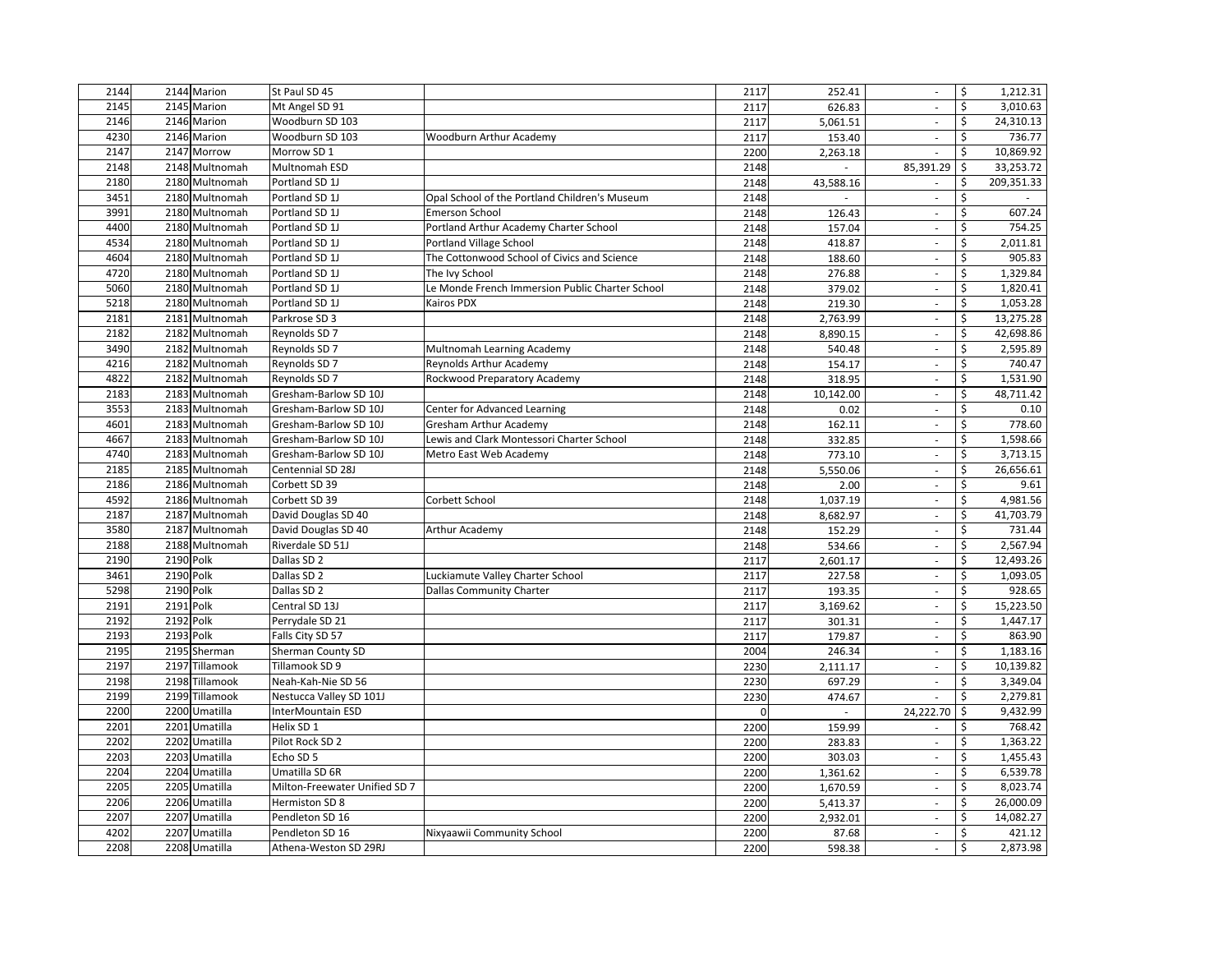| 2209 | 2209 Umatilla   | Stanfield SD 61         |                                                             | 2200           | 519.35         | $\sim$                      | \$<br>2,494.41              |
|------|-----------------|-------------------------|-------------------------------------------------------------|----------------|----------------|-----------------------------|-----------------------------|
| 2210 | 2210 Umatilla   | Ukiah SD 80R            |                                                             | 2200           | 23.70          | $\overline{\phantom{a}}$    | \$<br>113.83                |
| 2212 | 2212 Union      | La Grande SD 1          |                                                             | 2200           | 2,125.77       | $\mathcal{L}_{\mathcal{A}}$ | 10,209.95<br>\$             |
| 2213 | 2213 Union      | Union SD 5              |                                                             | 2200           | 366.48         | $\overline{\phantom{a}}$    | \$<br>1,760.18              |
| 2214 | 2214 Union      | North Powder SD 8J      |                                                             | 2200           | 4.80           | $\omega$                    | \$<br>23.05                 |
| 3365 | 2214 Union      | North Powder SD 8J      | North Powder Charter School                                 | 2200           | 260.89         | $\sim$                      | \$<br>1,253.04              |
| 2215 | 2215 Union      | Imbler SD 11            |                                                             | 2200           | 1.05           | $\sim$                      | \$<br>5.04                  |
| 1079 | 2215 Union      | Imbler SD 11            | Imbler Charter School                                       | 2200           | 284.81         | $\blacksquare$              | \$<br>1,367.93              |
| 2216 | 2216 Union      | Cove SD 15              |                                                             | 2200           | $\blacksquare$ | $\mathcal{L}_{\mathcal{A}}$ | Ś                           |
| 3434 | 2216 Union      | Cove SD 15              | Cove Charter School                                         | 2200           | 287.93         | ä,                          | \$<br>1,382.91              |
| 2217 | 2217 Union      | Elgin SD 23             |                                                             | 2200           | 394.91         | ÷,                          | \$<br>1,896.73              |
| 2218 | 2218 Wallowa    | Region 18 ESD           |                                                             | $\Omega$       | $\mathcal{L}$  | 877.10                      | \$<br>341.57                |
| 2219 | 2219 Wallowa    | Joseph SD 6             |                                                             | 2218           | 6.00           | $\overline{\phantom{a}}$    | 28.82<br>\$                 |
| 1087 | 2219 Wallowa    | Joseph SD 6             | Joseph Charter School                                       | 2218           | 268.00         | $\mathcal{L}_{\mathcal{A}}$ | 1,287.19<br>\$              |
| 2220 | 2220 Wallowa    | Wallowa SD 12           |                                                             | 2218           | 198.48         | $\sim$                      | 953.29<br>\$                |
| 2221 | 2221 Wallowa    | Enterprise SD 21        |                                                             | 2218           | 402.62         | $\omega$                    | Ŝ<br>1,933.76               |
| 2222 | 2222 Wallowa    | Troy SD 54              |                                                             | 2218           | 2.00           | $\overline{\phantom{a}}$    | \$<br>9.61                  |
| 2223 | 2223 Wasco      | Columbia Gorge ESD      |                                                             | $\overline{0}$ | $\omega$       | 7,220.27                    | 2,811.77<br>\$              |
| 2225 | 2225 Wasco      | South Wasco County SD 1 |                                                             | 2223           | 225.80         | $\overline{\phantom{a}}$    | 1,084.50<br>\$              |
| 2229 | 2229 Wasco      | Dufur SD 29             |                                                             | 2223           | 353.35         | ä,                          | \$<br>1,697.12              |
| 2230 | 2230 Washington | Northwest Regional ESD  |                                                             | $\mathbf{0}$   | $\omega$       | 97,047.88                   | 37,793.12<br>\$             |
| 2239 | 2239 Washington | Hillsboro SD 1J         |                                                             | 2230           | 18,561.66      | $\sim$                      | 89,150.54<br>\$             |
| 4206 | 2239 Washington | Hillsboro SD 1J         | City View Charter School                                    | 2230           | 261.64         | $\sim$                      | \$<br>1,256.64              |
| 2240 | 2240 Washington | Banks SD 13             |                                                             | 2230           | 1,008.09       | $\mathcal{L}_{\mathcal{A}}$ | \$<br>4,841.80              |
| 2241 | 2241 Washington | Forest Grove SD 15      |                                                             | 2230           | 5,574.84       | $\sim$                      | \$<br>26,775.62             |
| 4595 | 2241 Washington | Forest Grove SD 15      | Forest Grove Community School                               | 2230           | 200.74         | ä,                          | \$<br>964.14                |
| 2242 | 2242 Washington | Tigard-Tualatin SD 23J  |                                                             | 2230           | 11,495.27      | $\overline{\phantom{a}}$    | \$<br>55,211.09             |
| 3579 | 2242 Washington | Tigard-Tualatin SD 23J  | Multi-sensory Instruction Teaching Children Hands-On (MITCI | 2230           | 225.38         | ÷.                          | 1,082.49<br>\$              |
| 2243 | 2243 Washington | Beaverton SD 48J        |                                                             | 2230           | 38,455.87      | $\mathcal{L}_{\mathcal{A}}$ | \$<br>184,701.25            |
| 4805 | 2243 Washington | Beaverton SD 48J        | Arco Iris Spanish Immersion School                          | 2230           | 397.87         | $\mathcal{L}$               | \$<br>1,910.95              |
| 4867 | 2243 Washington | Beaverton SD 48J        | Hope Chinese Charter School                                 | 2230           | 328.75         | $\overline{\phantom{a}}$    | 1,578.97<br>\$              |
| 2244 | 2244 Washington | Sherwood SD 88J         |                                                             | 2230           | 4,716.11       | $\overline{\phantom{a}}$    | \$<br>22,651.19             |
| 4220 | 2244 Washington | Sherwood SD 88J         | Sherwood Charter School                                     | 2230           | 201.21         | $\overline{\phantom{a}}$    | \$<br>966.40                |
| 2245 | 2245 Washington | Gaston SD 511J          |                                                             | 2230           | 491.42         | $\sim$                      | \$<br>2,360.26              |
| 2247 | 2247 Wheeler    | Spray SD 1              |                                                             | 2004           | 65.48          | $\overline{\phantom{a}}$    | \$<br>314.50                |
| 2248 | 2248 Wheeler    | Fossil SD 21J           |                                                             | 2004           | $\sim$         | $\overline{\phantom{a}}$    | \$<br>$\sim$                |
| 1205 | 2248 Wheeler    | Fossil SD 21J           | Fossil Charter School                                       | 2004           | 1,427.76       | $\mathcal{L}_{\mathcal{A}}$ | \$<br>6,857.45              |
| 2249 | 2249 Wheeler    | Mitchell SD 55          |                                                             | 2004           | 40.00          | $\overline{\phantom{a}}$    | 192.12<br>\$                |
| 5150 | 2249 Wheeler    | Mitchell SD 55          | Insight School of Oregon Painted Hills                      | 2004           | 249.31         | $\overline{\phantom{a}}$    | \$<br>1,197.42              |
| 5440 | 2249 Wheeler    | Mitchell SD 55          | Cascade Virtual Academy                                     | 2004           | 787.05         | $\Box$                      | \$<br>3,780.15              |
| 5441 | 2249 Wheeler    | Mitchell SD 55          | Destinations Career Academy of Oregon                       | 2004           | 120.87         | $\overline{\phantom{a}}$    | 580.53<br>Ś                 |
| 2251 | 2251 Yamhill    | Yamhill Carlton SD 1    |                                                             | 2117           | 1,017.49       | $\overline{\phantom{a}}$    | 4,886.94<br>\$              |
| 2252 | 2252 Yamhill    | Amity SD 4J             |                                                             | 2117           | 724.08         | $\omega$                    | \$<br>3,477.71              |
| 4505 | 2252 Yamhill    | Amity SD 4J             | Eola Hills Charter School                                   | 2117           | 24.90          | $\sim$                      | \$<br>119.59                |
| 2253 | 2253 Yamhill    | Dayton SD 8             |                                                             | 2117           | 899.07         | $\mathcal{L}_{\mathcal{A}}$ | \$<br>4,318.18              |
| 2254 | 2254 Yamhill    | Newberg SD 29J          |                                                             | 2117           | 4,308.19       | $\mathcal{L}$               | Ś<br>20,691.98              |
| 2255 | 2255 Yamhill    | Willamina SD 30J        |                                                             | 2117           | 855.09         | $\overline{\phantom{a}}$    | \$<br>$\overline{4,}106.95$ |
| 2256 | 2256 Yamhill    | McMinnville SD 40       |                                                             | 2117           | 6,429.35       | $\mathcal{L}_{\mathcal{A}}$ | \$<br>30,879.78             |
| 2257 | 2257 Yamhill    | Sheridan SD 48J         |                                                             | 2117           | 697.82         | $\overline{\phantom{a}}$    | \$<br>3,351.59              |
| 2728 | 2257 Yamhill    | Sheridan SD 48J         | Sheridan Japanese School                                    | 2117           | 54.19          | $\omega$                    | 260.27<br>\$                |
| 4833 | 2257 Yamhill    | Sheridan SD 48J         | Sheridan AllPrep Academy                                    | 2117           | 158.86         | $\overline{\phantom{a}}$    | \$<br>763.00                |